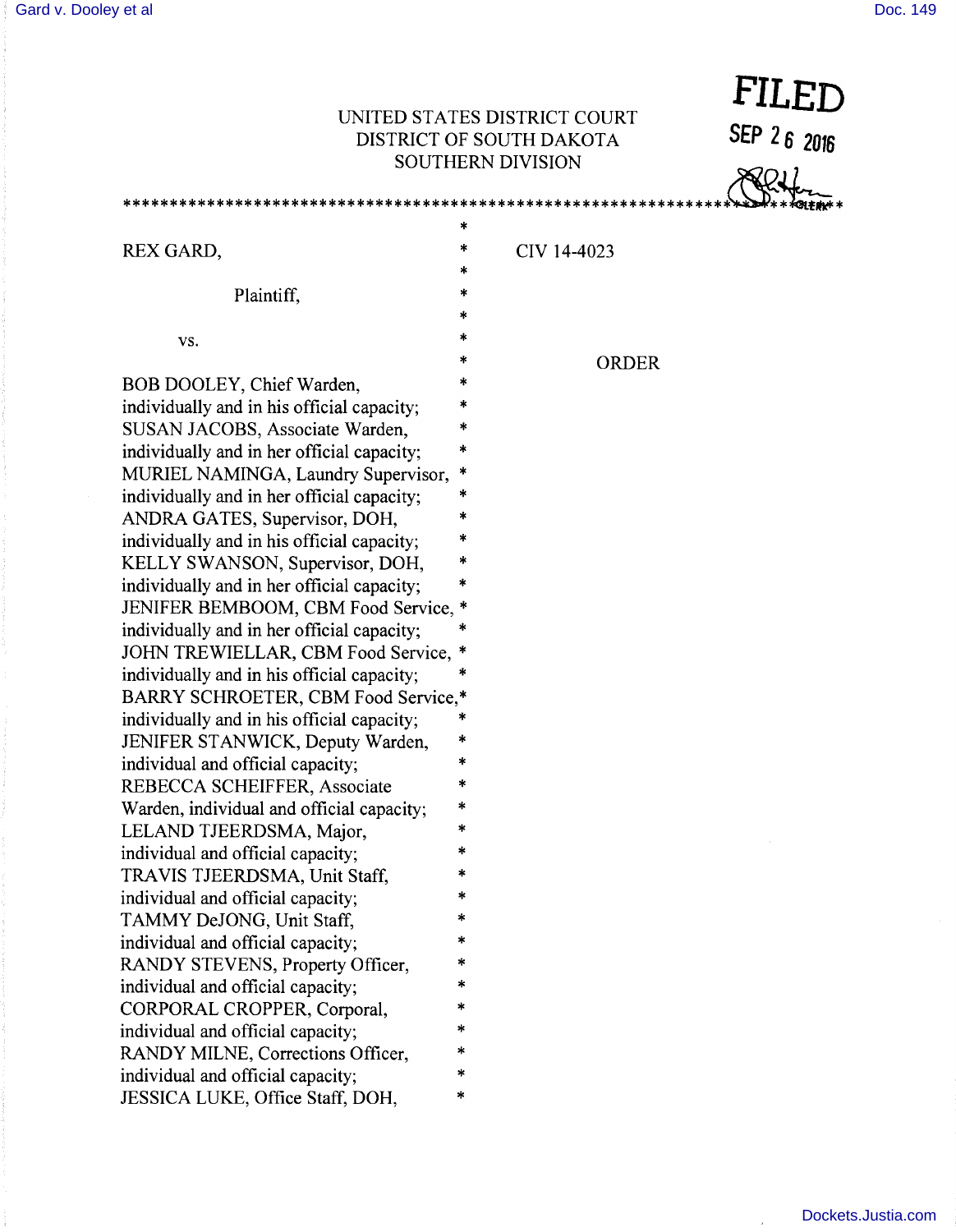| individual and official capacity; |        |  |
|-----------------------------------|--------|--|
| DOC STAFF, unknown at this time,  |        |  |
| individual and official capacity; |        |  |
| CBM FOOD SERVICES EMPLOYEES,      |        |  |
| unknown at this time,             |        |  |
| individual and official capacity, |        |  |
|                                   | $\ast$ |  |
| Defendants.                       |        |  |
|                                   | *      |  |

\* \*\*\*\*\*\*\*\*\*\*\*\*\*\*\*\*\*\*\*\*\*\*\*\*\*\*\*\*\*\*\*\*\*\*\*\*\*\*\*\*\*\*\*\*\*\*\*\*\*\*\*\*\*\*\*\*\*\*\*\*\*\*\*\*\*\*\*\*\*\*\*\*\*\*\*\*\*\*

Magistrate Judge Duffy filed her Report and Recommendation in this case on March 4, 2016. The Plaintiff Rex Gard asked for numerous continuances which were granted and Mr. Gard then filed his Objection to the Report and Recommendation, Doc. 148, on August 3, 2016. The Court has reviewed the file including Plaintiff Gard's Objections and overrules those objections. The Court adopts the Report and Recommendation in full.

There is, as was recognized in the Report and Recommendation, some breakdown in communications and in some instances what could be considered negligence, but none of those things amount to deliberate indifference resulting in an Eighth Amendment violation. In addition, there were no personal or other constitutional violations showing claimed retaliation. As a result, the objections are overruled and the claims are dismissed with prejudice.

Plaintiff Gard's claims which were based on the Americans With Disabilities Act are not affected by either the Report and Recommendation or by this Order. Accordingly,

IT IS ORDERED:

- 1. That the Magistrate Judge's Report and Recommendation, Doc. 134, is ADOPTED by the Court.
- 2. That Plaintiffs Objections to the Report and Recommendation, Doc. 148, are DENIED.
- 3. That Defendants' Motion for Summary Judgment, Doc. 86, is granted in its entirety and each of Plaintiff Rex Gard's claims which are based upon 42 U.S.C. § 1983 are dismissed with prejudice.